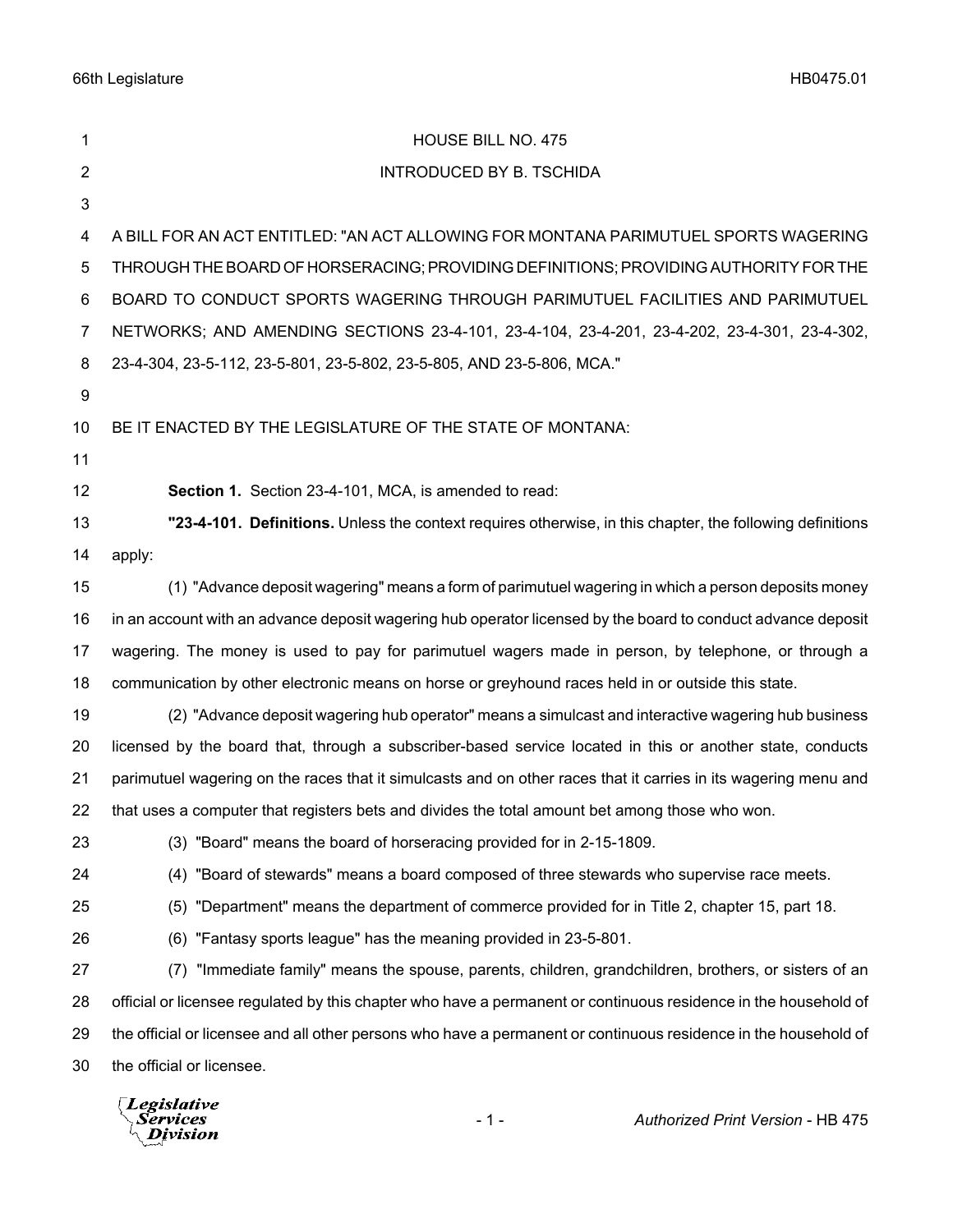go. (9) "Minor" means a person under 18 years of age. (10) "Montana wager" means a parimutuel wager that is placed at a race track in Montana or on a race being conducted in Montana or any parimutuel wager placed by a Montana resident on a race conducted outside of Montana. (11) "Parimutuel facility" means a facility licensed by the board at which fantasy sports leagues and sports wagering are conducted and wagering on the outcome under a parimutuel system is permitted. (12) "Parimutuel network" means an association licensed by the board to: (a) compile and distribute fantasy sports league rosters and weekly point totals for licensed parimutuel facilities and to manage statewide parimutuel wagering pools on fantasy sports leagues; and (b) administer sports wagering. (13) "Persons" means individuals, firms, corporations, fair boards, and associations. (14) (a) "Race meet" means racing of registered horses or mules, match bronc rides, and wild horse rides at which the parimutuel system of wagering is used. The term includes horseraces, mule races, and greyhound races that are simulcast. (b) The term does not include live greyhound racing. (15) "Racing" means live racing of registered horses or mules and simulcast racing of horses, mules, and greyhounds. (16) "Simulcast" means a live broadcast of an actual horserace, mule race, or greyhound race at the time it is run. The term includes races of local or national prominence. (17) "Simulcast facility" means a facility at which horseraces, mule races, or greyhound races are simulcast and wagering on the outcome is permitted under the parimutuel system. (18) "Simulcast parimutuel network" means an association that has contracted with the board to receive or originate intrastate and interstate simulcast race signals, relay the race signals to licensed simulcast facilities, and manage statewide parimutuel wagering pools on simulcast races or has been licensed by the board to operate a statewide parimutuel wagering pool for fantasy sports leagues and sports wagering. The board may act as a simulcast parimutuel network provider with respect to simulcast races. (19) "Source market fee" means the portion of a wager made with a licensed advance deposit wagering Legislative - 2 - *Authorized Print Version* - HB 475Services **Division** 

(8) "Match bronc ride" means a saddle bronc riding contest consisting of two sections known as a "long

go" and a "short go" in which the win, place, and show winners are determined by judges of the rides for each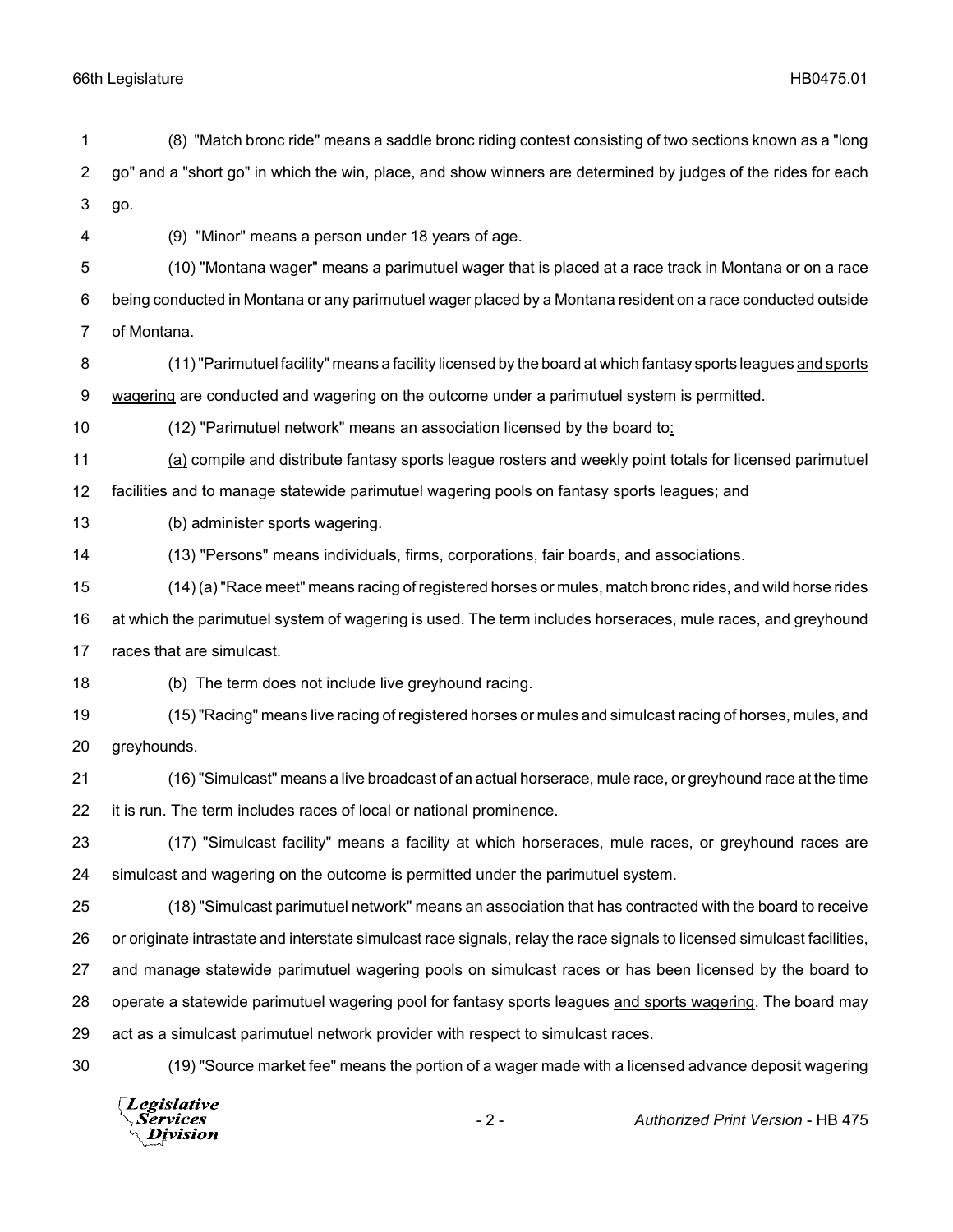| 1              | hub operator by a Montana resident that is paid to the board.                                           |       |                                                                                                                        |  |  |
|----------------|---------------------------------------------------------------------------------------------------------|-------|------------------------------------------------------------------------------------------------------------------------|--|--|
| $\overline{c}$ |                                                                                                         |       | (20) "Sports wagering" or "sports wagers" means a parimutuel form of sports wagering applicable to all                 |  |  |
| 3              | professional sporting events as provided in Title 23, chapter 5, part 8.                                |       |                                                                                                                        |  |  |
| 4              |                                                                                                         |       | $\frac{(20)(21)}{20}$ "Steward" means an official hired by the department and by persons sponsoring a race meet        |  |  |
| 5              | to regulate and control the day-to-day conduct and operation of a sanctioned meet.                      |       |                                                                                                                        |  |  |
| 6              |                                                                                                         |       | $\frac{(21)(22)}{(21)(22)}$ "Wild horse ride" means a wild horse riding contest in which three-person teams attempt to |  |  |
| 7              | saddle a wild horse and ride it completely around a track with the first to do so declared the winner." |       |                                                                                                                        |  |  |
| 8              |                                                                                                         |       |                                                                                                                        |  |  |
| 9              | Section 2. Section 23-4-104, MCA, is amended to read:                                                   |       |                                                                                                                        |  |  |
| 10             |                                                                                                         |       | "23-4-104. Duties of board. The board shall adopt rules to govern race meets and the parimutuel                        |  |  |
| 11             | system. These rules shall include the following:                                                        |       |                                                                                                                        |  |  |
| 12             | (1) definitions;                                                                                        |       |                                                                                                                        |  |  |
| 13             | $(2)$ auditing;                                                                                         |       |                                                                                                                        |  |  |
| 14             | (3) supervision of the parimutuel system;                                                               |       |                                                                                                                        |  |  |
| 15             | (4) corrupt practices;                                                                                  |       |                                                                                                                        |  |  |
| 16             |                                                                                                         |       | (5) supervision, duties, and responsibilities of the executive secretary, presiding steward, racing                    |  |  |
| 17             | secretary, and other racing officials;                                                                  |       |                                                                                                                        |  |  |
| 18             |                                                                                                         |       | (6) licensing of all personnel who have anything to do with the substantive operation of racing;                       |  |  |
| 19             |                                                                                                         |       | (7) the establishment of dates for race meets and meetings in the best interests of breeding and racing                |  |  |
| 20             | in this state;                                                                                          |       |                                                                                                                        |  |  |
| 21             |                                                                                                         |       | (8) the veterinary practices and standards that must be observed in connection with race meets;                        |  |  |
| 22             |                                                                                                         |       | (9) absolute responsibility of trainers for the condition of horses and mules, regardless of the acts of third         |  |  |
| 23             | parties;                                                                                                |       |                                                                                                                        |  |  |
| 24             |                                                                                                         |       | (10) licensing or renewal of a license of a person whose license has been suspended by the board or                    |  |  |
| 25             | another horseracing jurisdiction;                                                                       |       |                                                                                                                        |  |  |
| 26             | (11) setting license fees commensurate with the cost of issuing a license;                              |       |                                                                                                                        |  |  |
| 27             | (12) the time, conduct, and supervision of:                                                             |       |                                                                                                                        |  |  |
| 28             | (a) simulcast races, and fantasy sports leagues, sports wagering; and                                   |       |                                                                                                                        |  |  |
| 29             | (b) parimutuel betting on simulcast races, and fantasy sports leagues, and sports wagering;             |       |                                                                                                                        |  |  |
| 30             | (13) licensing, approval, and regulation of simulcast facilities; and                                   |       |                                                                                                                        |  |  |
|                | <b>Legislative</b><br><i>\ervices</i><br>ivision                                                        | $-3-$ | Authorized Print Version - HB 475                                                                                      |  |  |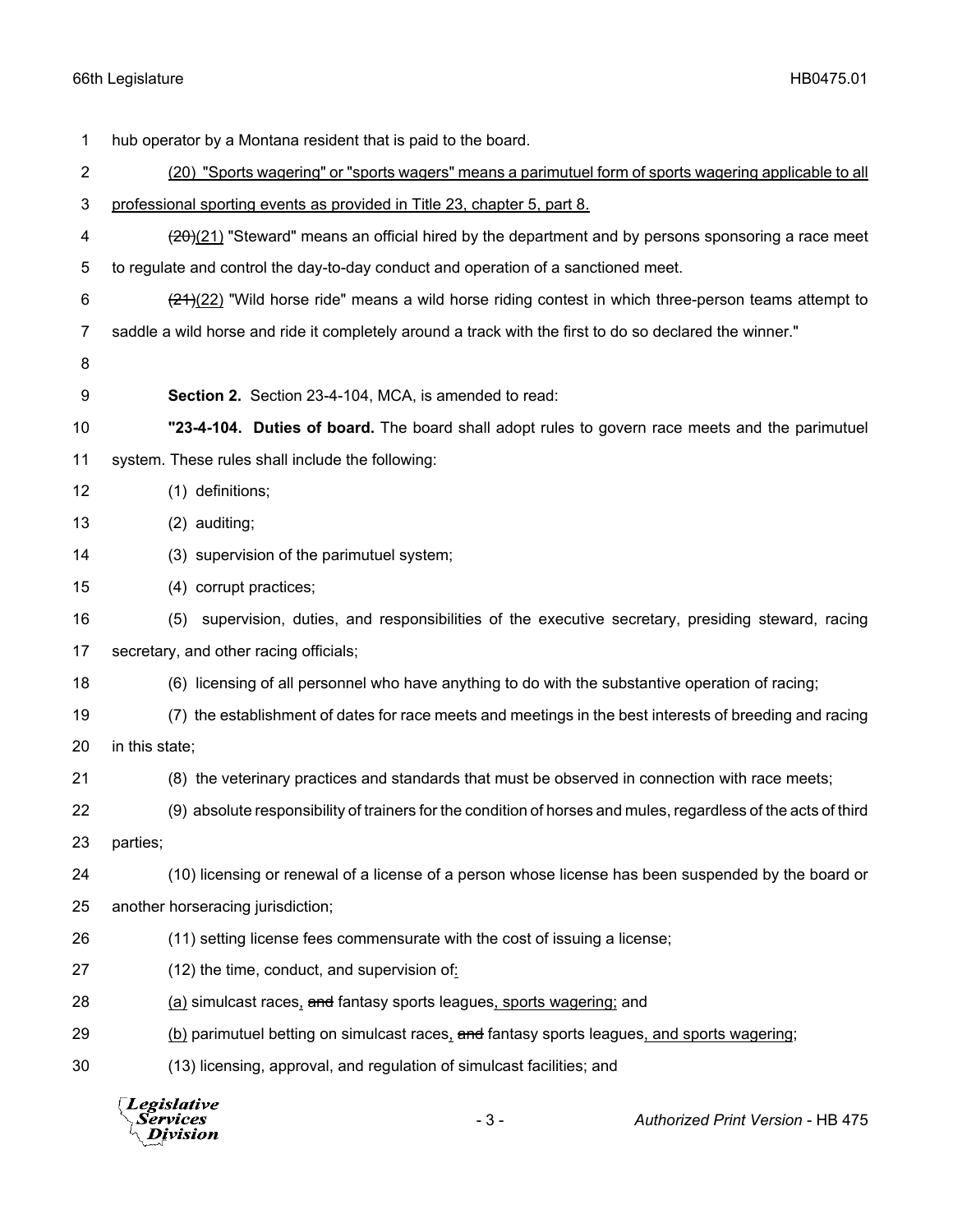(14) licensing, approval, and regulation of match bronc rides and wild horse rides."

- 
- 

**Section 3.** Section 23-4-201, MCA, is amended to read:

 **"23-4-201. Licenses -- contracts.** (1) (a) A person may not hold a race meet or conduct fantasy sports league wagering or sports wagering through a parimutuel facility, parimutuel network, or a simulcast parimutuel network conducting a fantasy sports league or sports wagering in this state without a valid license issued by the department under this chapter. A person applying for a license to hold a race meet under this chapter shall file with the department an application that must set forth the time, place, and number of days the license will continue and other information the board requires.

 (b) A person may not conduct simulcast racing through a simulcast parimutuel network without having entered into a contract with the board.

 (2) A person who participates in a race meet, except for a match bronc ride or a wild horse ride, must be licensed and charged an annual fee set by the board. The annual fee must be paid to the department and used for expenses of administering this chapter. Each person holding a license under this chapter shall comply with this chapter and with the rules adopted and orders issued by the board.

 (3) A license may not be issued to a person who has failed to pay the fees, taxes, or money required under this chapter.

 (4) An application to hold a race meet must be submitted to the department, and the board shall act on the application within 30 days. The board is the sole judge of whether the race meet may be licensed and the number of days the meet may continue.

 (5) The board shall require that a fair board and an independent racing association conducting a race meet comply with the requirements of the rules adopted by the board before granting a license.

 (6) A racing association consisting of a local fair board or an association approved by a local fair board may submit a contract proposal to the board to hold a simulcast race meet in a simulcast facility.

 (7) An unexpired license held by a person who violates this chapter or who fails to pay to the department the sums required under this chapter is subject to cancellation and revocation by the board.

 (8) A license to operate a parimutuel facility conducting fantasy sports league wagering and sports wagering may not be issued to an applicant unless the applicant is also licensed under Title 23, chapter 5."

**Section 4.** Section 23-4-202, MCA, is amended to read:

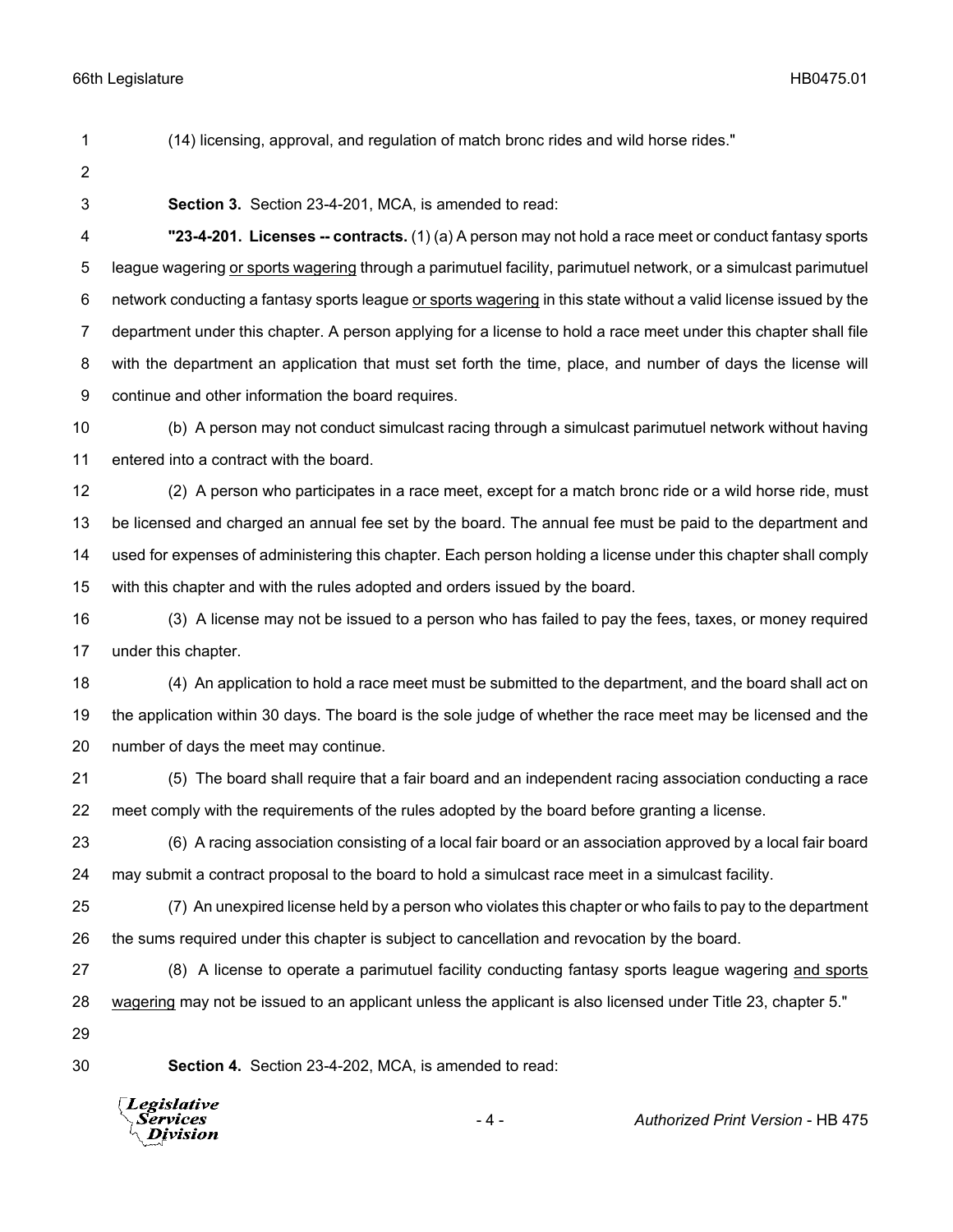**"23-4-202. Penalty for violations of law -- authority of board -- judicial review.** (1) (a) A person holding a race meet or an owner, trainer, or jockey participating in a race meet, except a participant in a match bronc ride or a wild horse ride, without first being licensed under this chapter or a person violating this chapter is guilty of a misdemeanor.

 (b) A person operating a parimutuel facility, parimutuel network, or simulcast parimutuel network that 6 conducts fantasy sports league wagering or sports wagering without first being licensed under this chapter or a person violating this chapter is guilty of a misdemeanor.

 (c) A person conducting simulcast racing through a simulcast parimutuel network without having entered into a contract with the board is guilty of a misdemeanor.

 (2) The board or, upon the board's authorization, the board of stewards of a race meet at which the stewards officiate may exclude from racecourses a person whom the board or board of stewards considers detrimental to the best interest of racing as defined by rules of the board.

 (3) As its own formal act or through an act of a board of stewards of a race meet, the board may suspend or revoke any license issued by the department to a licensee and assess a fine, not to exceed \$1,000, against a licensee who violates any of the provisions of this chapter or any rule or order of the board. In addition to the suspension or revocation and fine, the board may prohibit application for relicensure for a 2-year period. Fines collected under this subsection must be deposited in the general fund.

 (4) The board shall promulgate rules implementing this chapter, including the right to a hearing for individuals against whom action is taken or proposed under this chapter. The rules may include provisions for the following:

 (a) summary imposition of penalty by the stewards of a race meet, including a fine and license suspension, subject to review under the contested case provisions of the Montana Administrative Procedure Act;

(c) retention of purses pending final disposition of complaints, protests, or appeals of stewards' rulings;

(b) stay of a summary imposition of penalty by either the board or board of stewards;

 (d) setting aside of up to 3% of exotic wagering on races, including simulcast races, to be deposited in a state special revenue account. The board shall then distribute all funds collected under this subsection (4)(d) to live race purses or for other purposes that the board considers appropriate for the good of the existing horseracing industry.

 (e) using 2% of exotic wagering on live racing to be immediately and equally distributed to all purses except stakes races;

Legislative Services **Division**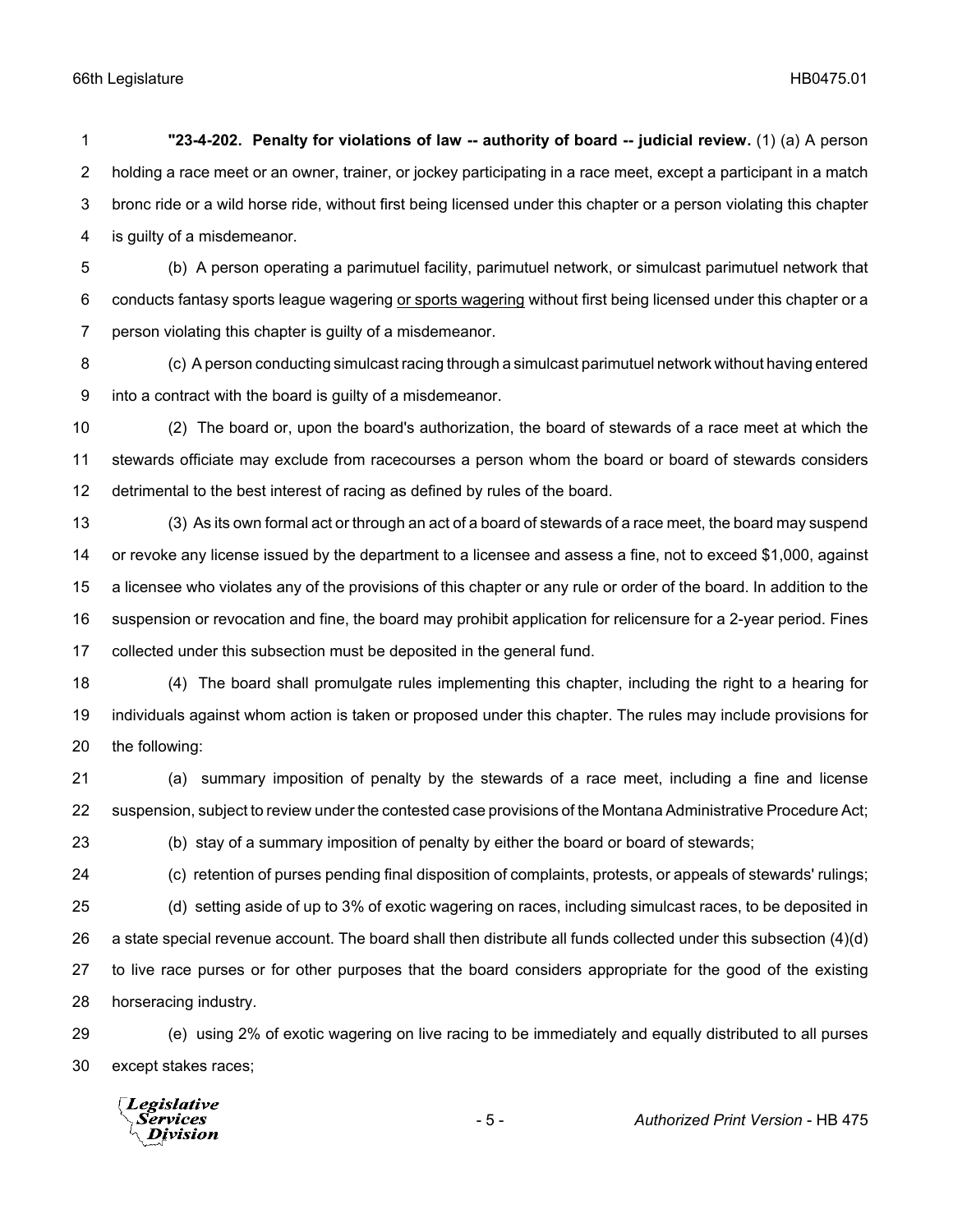| 1              | (f) assessment of penalty and interest on the late payment of fines, which must be paid before licenses              |
|----------------|----------------------------------------------------------------------------------------------------------------------|
| $\overline{2}$ | are reinstated;                                                                                                      |
| 3              | (g) definition of exotic forms of wagering on races to be allowed;                                                   |
| 4              | (h) standards for simulcast facilities;                                                                              |
| 5              | (i) conduct and supervision of simulcast races and parimutuel betting or wagering on simulcast races;                |
| 6              | (i) conduct and supervision of parimutuel facilities, parimutuel networks, simulcast parimutuel networks,            |
| 7              | and parimutuel wagering on fantasy sports leagues and sports wagering conducted at parimutuel facilities;            |
| 8              | (k) conduct and supervision of match bronc rides and wild horse rides; and                                           |
| 9              | (I) conduct and supervision of advance deposit wagering.                                                             |
| 10             | (5) The district court of the first judicial district of the state has exclusive jurisdiction for judicial review    |
| 11             | of cases arising under this chapter."                                                                                |
| 12             |                                                                                                                      |
| 13             | Section 5. Section 23-4-301, MCA, is amended to read:                                                                |
| 14             | "23-4-301. Parimutuel betting -- other betting illegal -- penalty. (1) It is unlawful to make, report,               |
| 15             | record, or register a bet or wager on the result of a contest of speed, skill, or endurance of an animal, whether    |
| 16             | the contest is held within or outside this state, except under 23-5-502 or this chapter.                             |
| 17             | (2) A licensee conducting a race meet under this chapter may provide a place in the race meet grounds                |
| 18             | or enclosure where the licensee may conduct or supervise the use of the parimutuel system by patrons on the          |
| 19             | result of the races conducted under this chapter and the rules of the board.                                         |
| 20             | (3) A person licensed under this chapter to hold a race meet may simulcast live races at a place in the              |
| 21             | race meet grounds or simulcast facility where the licensee may conduct or supervise the use of the parimutuel        |
| 22             | system by patrons on the results of simulcast races approved by the board.                                           |
| 23             | (4) It is unlawful to conduct pool selling or bookmaking or to circulate handbooks or to bet or wager on             |
| 24             | a race of a licensed race meet, other than by the parimutuel system and in the race meet grounds or enclosure        |
| 25             | where the race is held, or to permit a minor to use the parimutuel system.                                           |
| 26             | (5) Each licensee conducting a parimutuel system for an intrastate simulcast race meet shall combine                 |
| 27             | the parimutuel pools at a simulcast facility with those at the actual racing facility for the purpose of determining |
| 28             | the odds and computing payoffs. The amount of the handle at the simulcast race meet must be combined with            |
| 29             | the amount of the parimutuel handle at the live racing facility for the purposes of distribution of money derived    |
| 30             | from parimutuel betting under 23-4-302 and 23-4-304.                                                                 |
|                | Legislative<br>$-6-$<br>Authorized Print Version - HB 475<br>Services<br>ivision                                     |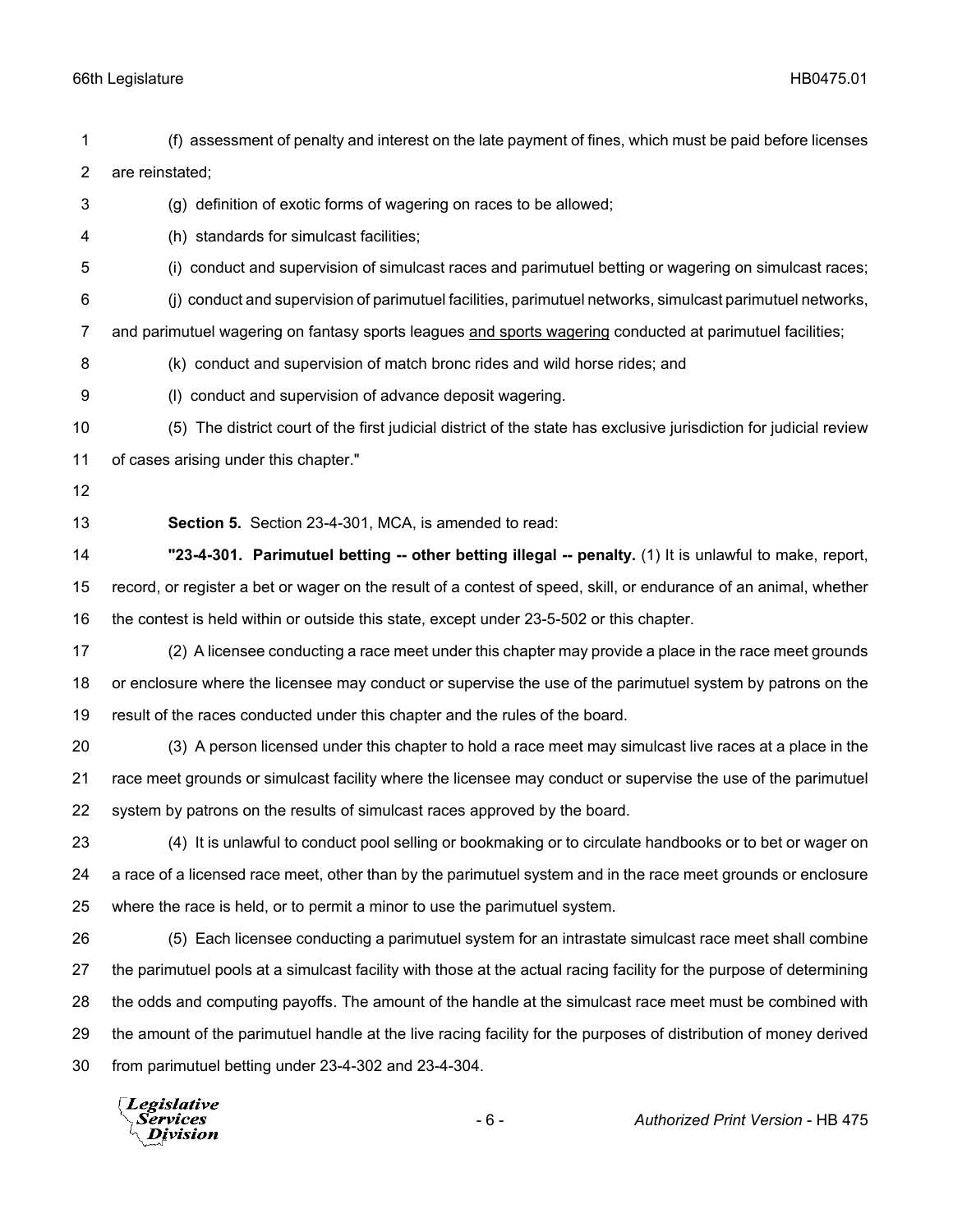(6) Negotiated purse money from intrastate and interstate simulcast parimutuel handles at racing associations that do not conduct live racing will be pooled and distributed to all tracks conducting live racing. All money must be distributed on a percentage, based on each track's percent, of the total annual on-track parimutuel handle. (7) The board may license an advance deposit wagering hub operator to conduct advance deposit wagering. Advance deposit wagering is prohibited and illegal unless it is conducted through an advance deposit wagering hub operator licensed by the board. A licensed advance deposit wagering hub operator: (a) may accept advance deposit wagering money for races conducted by a licensed race meet; (b) may not accept a wager in an amount in excess of the money on deposit in the account of a person who wishes to make the wager; (c) may not allow a person under 18 years of age to open an account with the advance deposit wagering hub operator, make a wager from an account, or otherwise have access to an account; (d) shall include a statement in any of its advertising for advance deposit wagering that a person under 18 years of age is not allowed to participate; (e) shall verify the identification, residence, and age of each person seeking to open an advance deposit wagering account; (f) shall agree to pay to the board a source market fee in an amount equal to a percentage, as set forth in its license agreement, of the total amount wagered by Montana residents from their accounts with the advance deposit wagering hub operator; and (g) shall agree to a payment schedule of source market fees as set forth in its license agreement. (8) (a) It is unlawful for a person or organization to accept a Montana wager without being licensed by the state of Montana as provided in this chapter. (b) A violation of subsection (8)(a) is an illegal gambling enterprise, as defined in 23-5-112, and is punishable as provided by law. (9) It is unlawful to: 26 (a) conduct pool selling or bookmaking or to wager on a fantasy sports league or sports wagering other than by the parimutuel system and by being physically present at the licensed parimutuel facility; (b) permit a minor to use the parimutuel system; or (c) conduct internet or telephone wagering on fantasy sports leagues or sports wagering." 

**Legislative** Division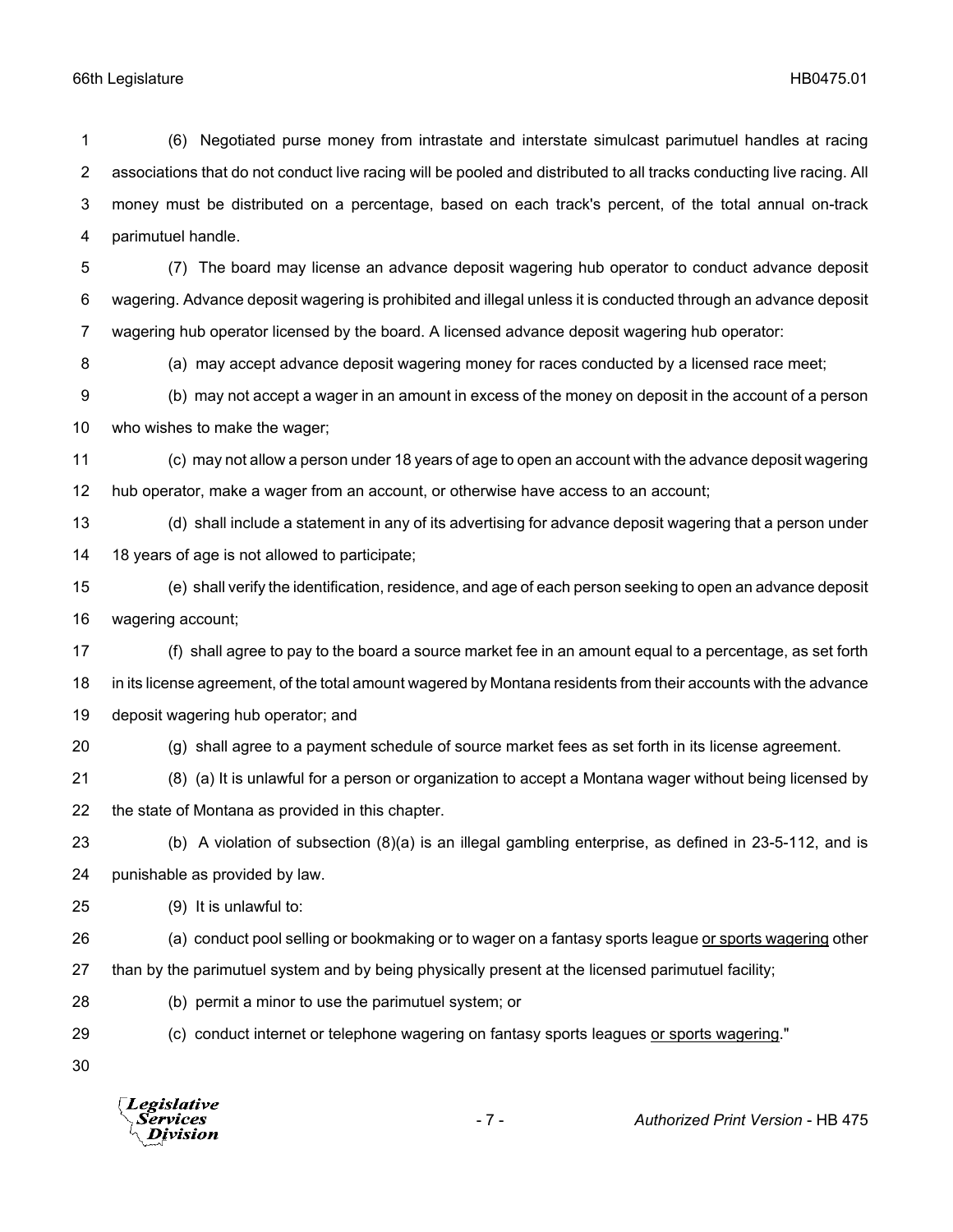**Section 6.** Section 23-4-302, MCA, is amended to read:

 **"23-4-302. Distribution of deposits -- breakage.** (1) Each licensee conducting the parimutuel system for a simulcast race meet shall distribute all funds deposited in any pool to the winner of the parimutuel pool, less an amount that in the case of exotic wagering on races may not exceed 26% and in all other races may not exceed 20% of the total deposits plus the odd cents of all redistribution to be based on each dollar deposited exceeding a sum equal to the next lowest multiple of 10, known as "breakage".

 (2) Each licensee conducting the parimutuel system for a simulcast race meet shall distribute all funds deposited with the licensee in any pool for the simulcast race meet, less an amount that in the case of exotic wagering on these races may not exceed 26%, unless the signal originator percentage is higher, in which case the Montana simulcast licensee may adopt the same percentage withheld as the place where the signal originated, and that in all other of these races may not exceed 20% of the total deposits plus the odd cents of all redistribution to be based on each dollar deposited exceeding a sum equal to the next lowest multiple of 10, known as "breakage".

 (3) Each licensee conducting a parimutuel system for a simulcast race meet shall deduct 1% of the total amount wagered on the race meet and deposit it in a state special revenue account. The board shall then distribute all funds collected under this subsection to live race purses or for other purposes that the board considers appropriate for the good of the existing horseracing industry.

 (4) (a) Source market fees from licensed advance deposit wagering hub operators must be deposited by the board in the board's state special revenue account.

 (b) The board shall pay 80% of the source market fees generated between May 1 and the following April 30 to live race meet licensees based on each live race meet licensee's percentage of the total annual on-track parimutuel handle during the previous live race season. Prior to the beginning of each year's live race season, the correct percentage must be distributed by the board to each live race meet licensee to be used for race purses or other purposes that the board considers appropriate for the good of the horseracing industry.

 (c) Ten percent of the source market fees paid to the board in a calendar year may be retained by the board for the payment of administrative expenses. One-half of the remaining 10% of the source market fees paid to the board in a calendar year must, by January 31 of the following calendar year, be paid to the owner bonus program and the other one-half to the breeder bonus program.

 (5) (a) The parimutuel network licensee conducting fantasy sports league wagering and sports wagering shall distribute all funds deposited in the pool to the winner of the parimutuel pool less the takeout amount of not

Legislative *Services* **Division**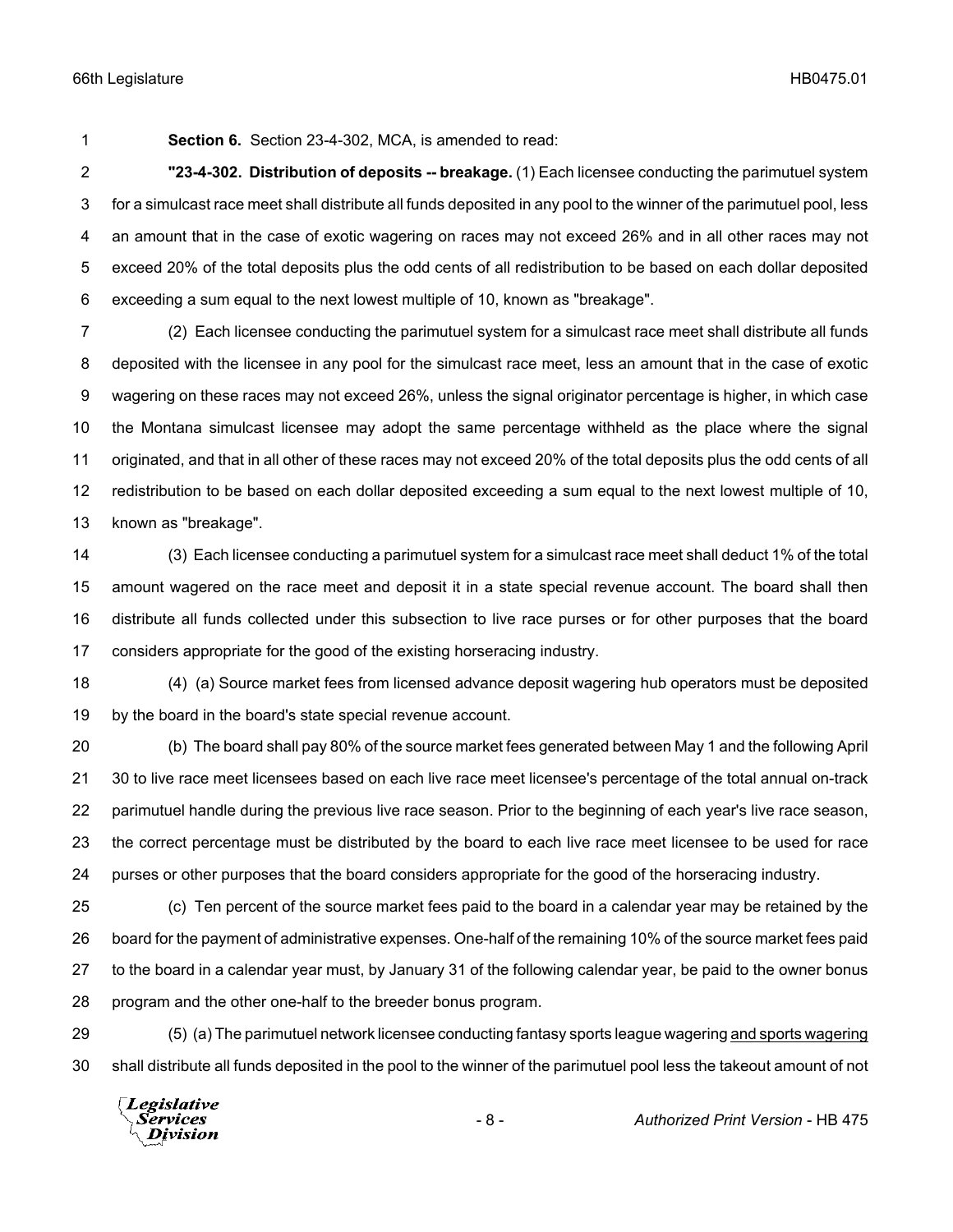more than 30% of the total deposits.

 (b) The takeout amount must be distributed according to the yearly license agreement between the parimutuel facility licensee, the parimutuel network licensee, and the board. No more than 10% of the amount collected under this subsection (5)(b) may be appropriated by the legislature for administration of this chapter. The remaining portion collected under this subsection (5)(b) must be deposited in a state special revenue account. The board shall then distribute this portion to live race purses and for other purposes that the board considers appropriate for the good of the existing horseracing industry.

 (c) The odd cents of all redistribution based on each dollar deposited that exceeds a sum equal to the next lowest multiple of 10, known as "breakage", as well as unclaimed winning tickets from each parimutuel pool, must be distributed by the board to live race purses or for other purposes that the board considers appropriate for the good of the existing horseracing industry."

**Section 7.** Section 23-4-304, MCA, is amended to read:

 **"23-4-304. Gross receipts -- department's percentage -- collection and allocation.** (1) (a) Each live race meet licensee shall pay to the department within 5 days following receipt by the licensee 1% of the gross receipts of each day's parimutuel betting at each race meet. At the end of each race meet the licensee shall prepare a report to the department showing the amount of the overpayments and underpayments. If the report shows the underpayments to be in excess of the overpayments, the balance must be paid to the department. Money paid to the department may be used for the expenses incurred in carrying out this chapter. The licensee shall, at the same time, pay to the department all funds collected under 23-4-202(4)(d) on exotic wagering on races. These funds must be deposited in a state special revenue account. The board shall then distribute all funds collected under 23-4-202(4)(d) to live race purses or for other purposes that the board considers appropriate for the good of the existing horseracing industry.

 (b) Each licensed simulcast facility shall pay to the department either 1% of the gross receipts of each day's parimutuel betting at each race meet or the actual cost to the board of regulating the simulcast race meet, whichever is higher. The money must be paid to the department within 5 days after receipt of the money by the licensee. At the end of each race meet the licensed simulcast facility shall prepare a report to the department showing the amount of the overpayments and underpayments. If the report shows the underpayments to be in excess of the overpayments, the balance must be paid to the department. Money paid to the department must be deposited in an account in the state special revenue fund and must be used for the administration of this

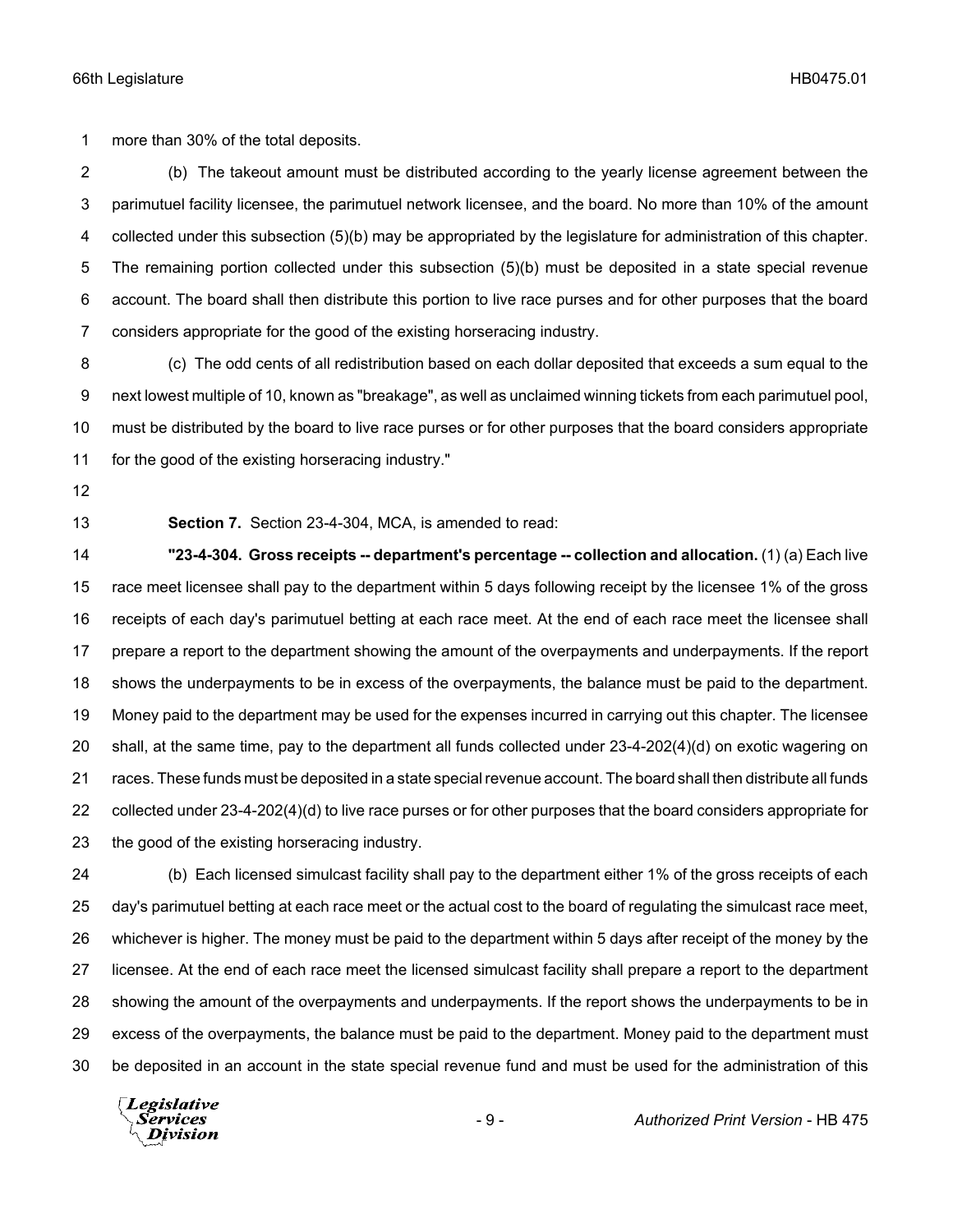The board shall then distribute all funds collected under 23-4-202(4)(d) to live race purses or for other purposes that the board considers appropriate for the good of the existing horseracing industry. (c) The licensed parimutuel network conducting fantasy sports league wagering and sports wagering shall pay the funds distributed pursuant to 23-4-302(5)(b) to the department within 10 days after receipt of the money by the licensee. (2) Prior to the beginning of the live racing season, funds collected under 23-4-202(4)(d) must be distributed by the department, after first passing through a state special revenue account, to be used for race purses that are distributed to each live race meet by the board or for other purposes that the board considers appropriate for the good of the horseracing industry." **Section 8.** Section 23-5-112, MCA, is amended to read: **"23-5-112. Definitions.** Unless the context requires otherwise, the following definitions apply to parts 1 through 8 of this chapter: (1) "Applicant" means a person who has applied for a license or permit issued by the department pursuant to parts 1 through 8 of this chapter. (2) "Application" means a written request for a license or permit issued by the department. The department shall adopt rules describing the forms and information required for issuance of a license. (3) "Associated gambling business" means a person who provides a service or product to a licensed gambling business and who: (a) has a reason to possess or maintain control over gambling devices; (b) has access to proprietary information or gambling tax information; or (c) is a party in processing gambling transactions. (4) "Authorized equipment" means, with respect to live keno or bingo, equipment that may be inspected by the department and that randomly selects the numbers. (5) "Bingo" means a gambling activity played for prizes with a card bearing a printed design of 5 columns. The letters B-I-N-G-O must appear above the design, with each letter above one of the columns. More than 75 numbers may not be used. One or more numbers may appear in each square, except for the center square, which may be considered a free play. Numbers must be randomly drawn using authorized equipment until the

chapter. The licensed simulcast facility shall, at the same time, pay to the department all funds collected under

2 23-4-202(4)(d) on exotic wagering on races. These funds must be deposited in a state special revenue account.

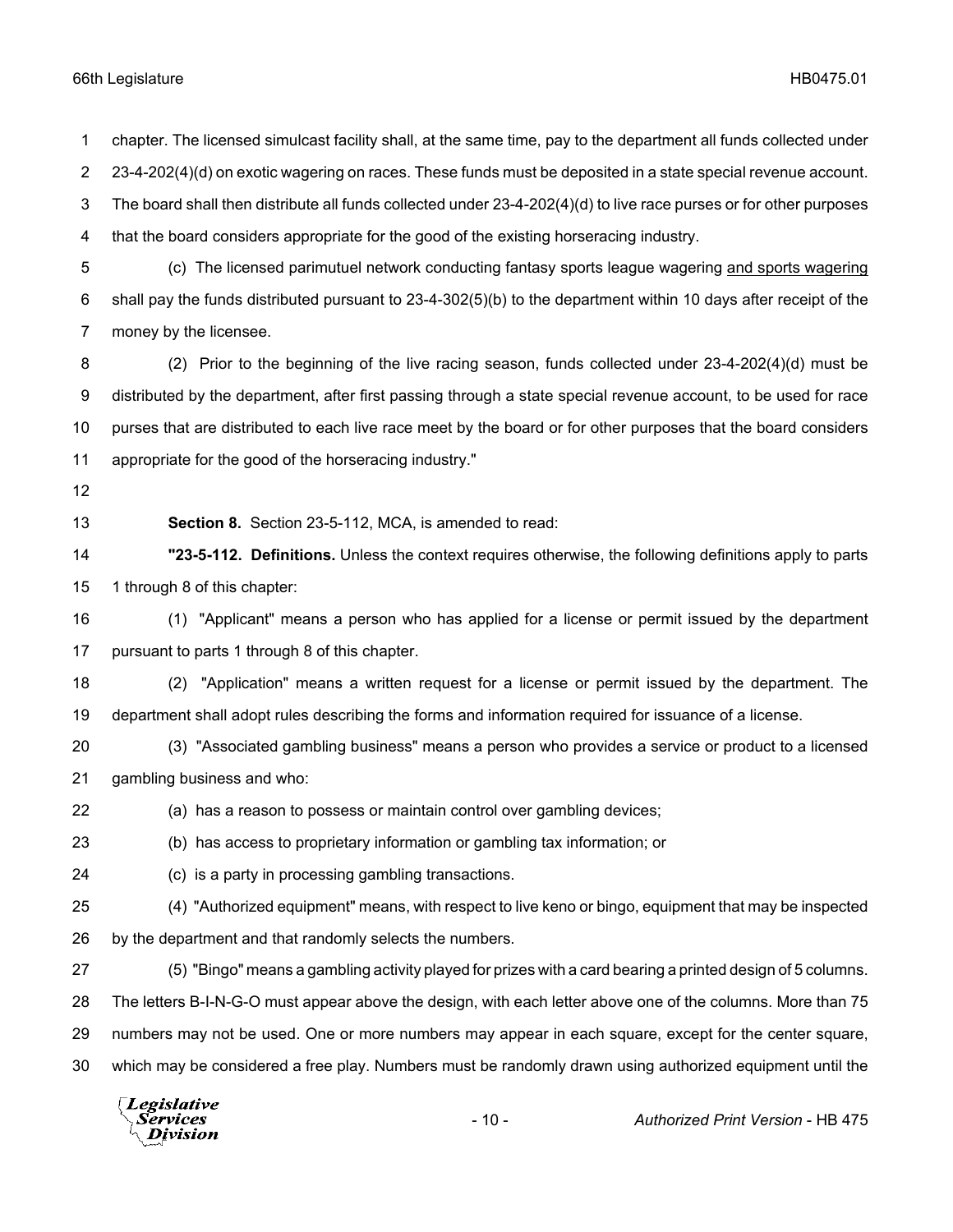game is won by the person or persons who first cover one or more previously designated arrangements of numbers on the bingo card.

 (6) "Bingo caller" means a person 18 years of age or older who, using authorized equipment, announces the order of the numbers drawn in live bingo.

- (7) "Bingo session" means all activities incidental to a series of bingo games conducted by a licensed operator beginning when the first bingo ball is drawn in the first game of bingo.
- 
- (8) "Card game table" or "table" means a live card game table:
- (a) authorized by permit and made available to the public on the premises of a licensed gambling operator; or
- (b) operated by a senior citizen center.

(9) "Card game tournament" means a gambling activity for which a permit has been issued involving

participants who pay valuable consideration for the opportunity to compete against each other in a series of live

- card games conducted over a designated period of time.
- (10) "Dealer" means a person with a dealer's license issued under part 3 of this chapter.
- (11) "Department" means the department of justice.
- (12) "Distributor" means a person who:
- (a) purchases or obtains from a licensed manufacturer, distributor, route operator, or operator equipment
- of any kind for use in gambling activities; and
- (b) sells the equipment to a licensed manufacturer, distributor, route operator, or operator.
- (13) (a) "Gambling" or "gambling activity" means risking any money, credit, deposit, check, property, or

other thing of value for a gain that is contingent in whole or in part upon lot, chance, or the operation of a gambling

- device or gambling enterprise.
- (b) The term does not mean conducting or participating in:
- (i) promotional games of chance;
- (ii) amusement games regulated by Title 23, chapter 6, part 1; or

 (iii) social card games of bridge, cribbage, hearts, pinochle, pitch, rummy, solo, and whist played solely for prizes of minimal value, as defined by department rule.

 (14) "Gambling device" means a mechanical, electromechanical, or electronic device, machine, slot machine, instrument, apparatus, contrivance, scheme, or system used or intended for use in any gambling activity.

**Legislative** Division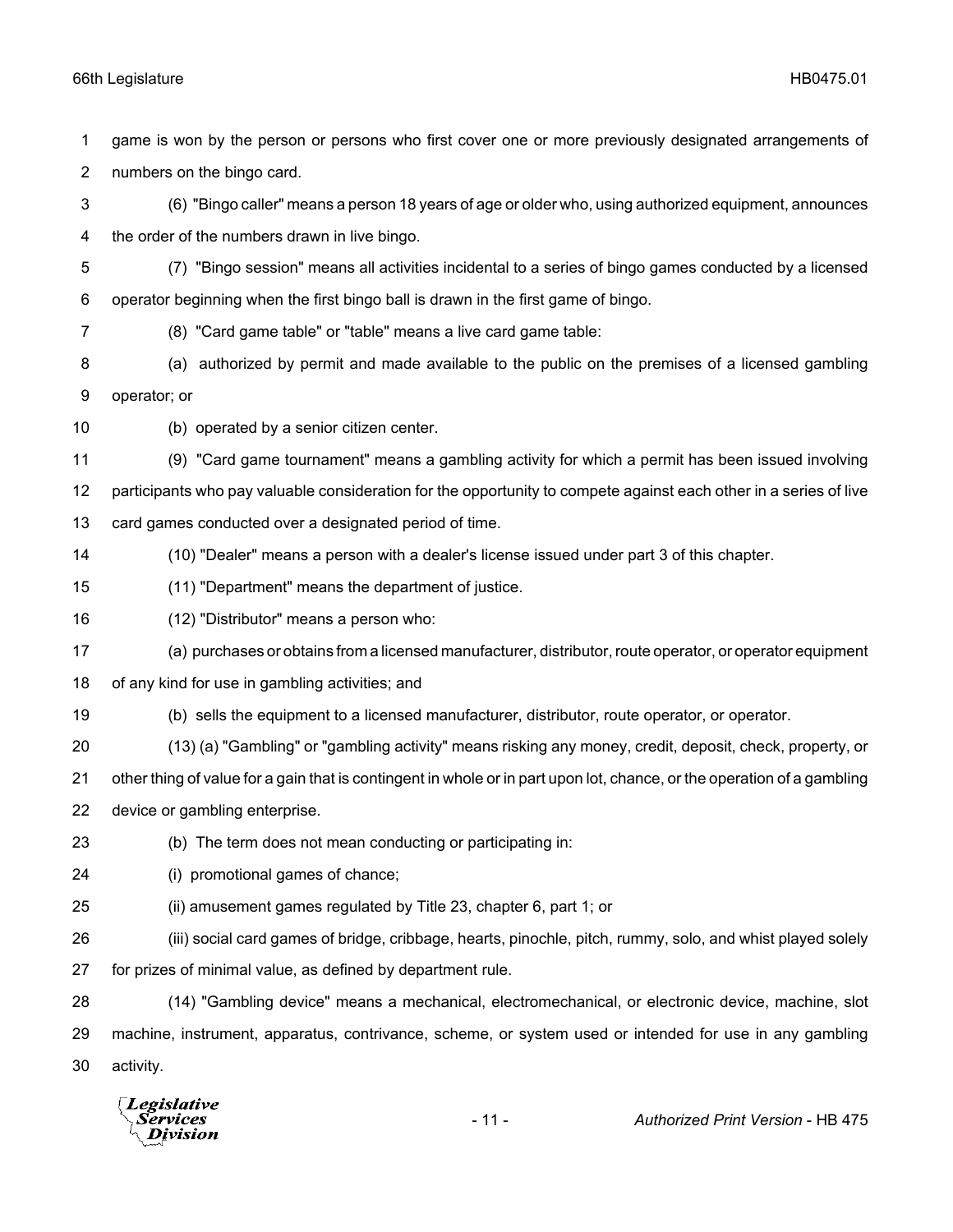(15) "Gambling enterprise" means an activity, scheme, or agreement or an attempted activity, scheme, or agreement to provide gambling or a gambling device to the public.

 (16) (a) "Gift enterprise" means a gambling activity in which persons have qualified to obtain property to be awarded by purchasing or agreeing to purchase goods or services.

(b) The term does not mean:

 (i) a cash or merchandise attendance prize or premium that county fair commissioners of agricultural fairs and rodeo associations may give away at public drawings at fairs and rodeos;

(ii) a promotional game of chance;

(iii) an amusement game regulated under Title 23, chapter 6;

 (iv) a savings promotion raffle offered by a bank, trust company, mutual savings bank, savings and loan association, or credit union authorized to do business and accept deposits in this state under state or federal law and conducted in compliance with 23-5-413 that entitles individual members or depositors equal chances to win a designated prize by depositing a sum of money during a specified savings period; or

 (v) an entry into a raffle as a result of paying membership dues or making a purchase of an item offered during a fundraising event held by a nonprofit organization.

(17) "Gross proceeds" means gross revenue received less prizes paid out.

 (18) "House player" means a person participating in a card game who has a financial relationship with the operator, card room contractor, or dealer or who has received money or chips from the operator, card room contractor, or dealer to participate in a card game.

 (19) "Illegal gambling device" means a gambling device not specifically authorized by statute or by the rules of the department. The term includes:

 (a) a ticket or card, by whatever name known, containing concealed numbers or symbols that may match numbers or symbols designated in advance as prize winners, including a pull tab, punchboard, push card, tip board, pickle ticket, break-open, or jar game, except for one used under Title 23, chapter 7, under part 5 of this chapter, in a bingo game approved by the department under part 4 of this chapter, or in a promotional game of chance approved by the department; and

 (b) an apparatus, implement, or device, by whatever name known, specifically designed to be used in conducting an illegal gambling enterprise, including a faro box, faro layout, roulette wheel, roulette table, craps table, or slot machine, except as provided in 23-5-153.

(20) "Illegal gambling enterprise" means a gambling enterprise that violates or is not specifically

Legislative Services **Division**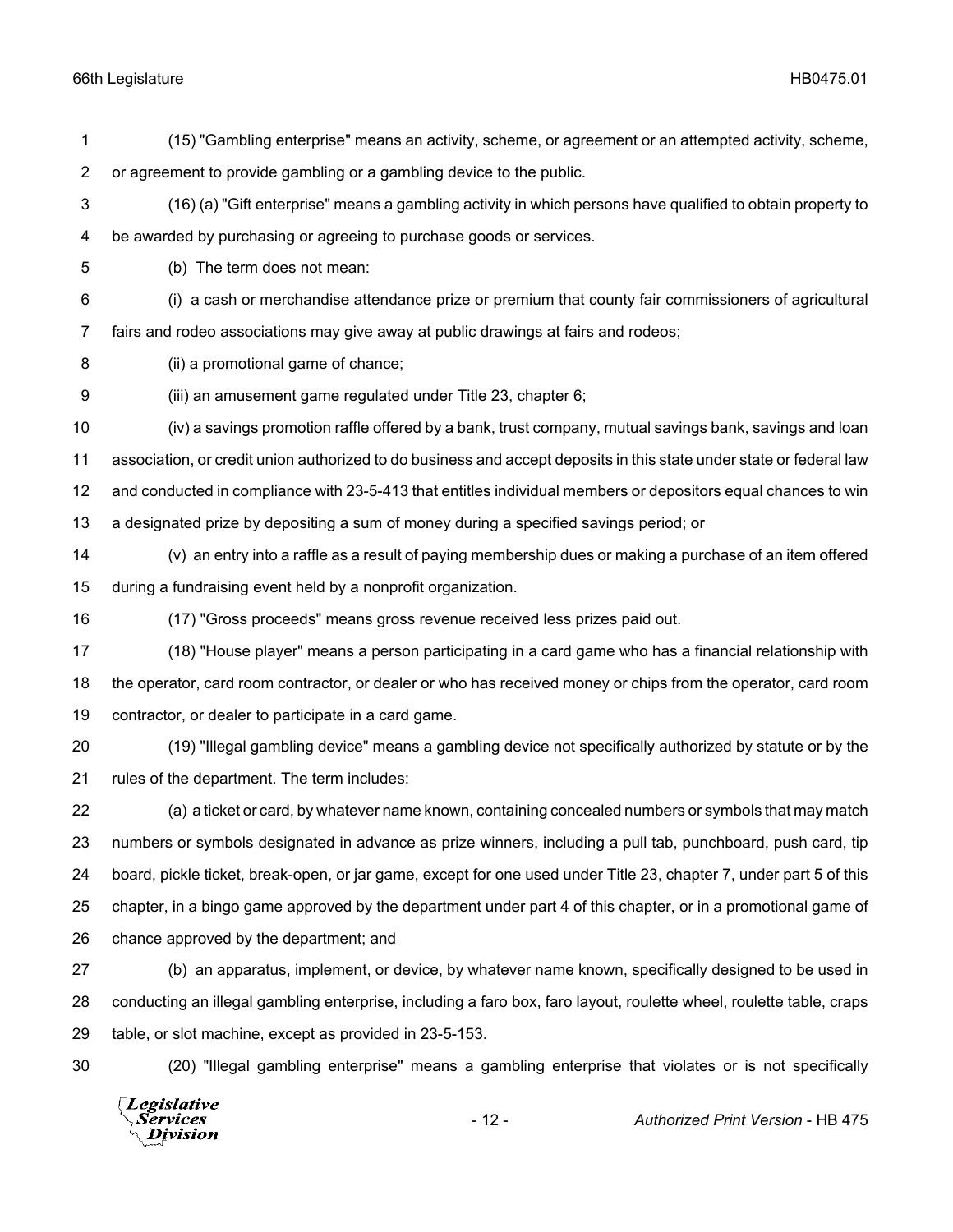authorized by a statute or a rule of the department. The term includes:

 (a) a card game, by whatever name known, involving any bank or fund from which a participant may win money or other consideration and that receives money or other consideration lost by the participant and includes the card games of blackjack, twenty-one, jacks or better, baccarat, or chemin de fer;

 (b) a dice game, by whatever name known, in which a participant wagers on the outcome of the roll of one or more dice, including craps, hazard, or chuck-a-luck, but not including activities authorized by 23-5-160;

 (c) sports betting, by whatever name known, in which a person places a wager on the outcome of an athletic event, including bookmaking, parlay bets, or sultan sports cards, but not including fantasy sports leagues, 9 sports wagering, and other those activities authorized in Title 23, chapter 4, and parts 2, 5, and 8 of this chapter;

(d) credit gambling; and

(e) internet gambling.

 (21) (a) "Internet gambling", by whatever name known, includes but is not limited to the conduct of any legal or illegal gambling enterprise through the use of communications technology that allows a person using money, paper checks, electronic checks, electronic transfers of money, credit cards, debit cards, or any other instrumentality to transmit to a computer information to assist in the placing of a bet or wager and corresponding information related to the display of the game, game outcomes, or other similar information.

 (b) The term does not include the operation of a simulcast facility or advance deposit wagering with a licensed advance deposit wagering hub operator allowed by Title 23, chapter 4, the state lottery provided for in Title 23, chapter 7, or a raffle authorized under Title 23, chapter 5, part 4, that is sponsored by a nonprofit organization and that is registered with the department. If all aspects of the gaming are conducted on Indian lands in conformity with federal statutes and with administrative regulations of the national Indian gaming commission, the term does not include class II gaming or class III gaming as defined by 25 U.S.C. 2703.

 (22) "Keno" means a game of chance in which prizes are awarded using a card with 8 horizontal rows and 10 columns on which a player may pick up to 10 numbers. A keno caller, using authorized equipment, shall select at random at least 20 numbers out of numbers between 1 and 80, inclusive.

 (23) "Keno caller" means a person 18 years of age or older who, using authorized equipment, announces the order of the numbers drawn in live keno.

 (24) "License" means a license for an operator, dealer, card room contractor, manufacturer of devices not legal in Montana, sports tab game seller, manufacturer of electronic live bingo or keno equipment, other manufacturer, distributor, or route operator that is issued to a person by the department.

**Legislative** *Services* Division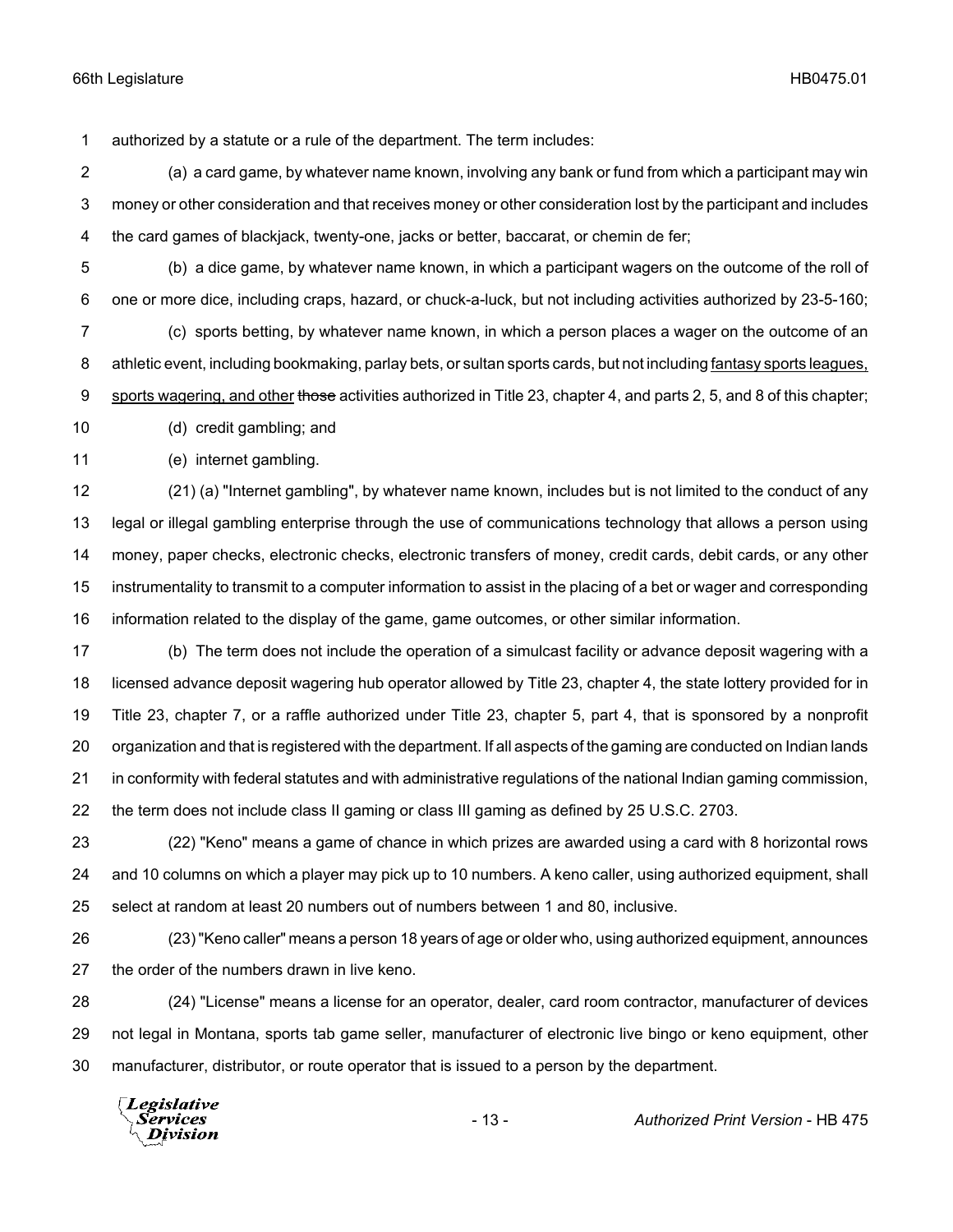(25) "Licensee" means a person who has received a license from the department.

 (26) "Live card game" or "card game" means a card game that is played in public between persons on the premises of a licensed gambling operator or in a senior citizen center.

 (27) (a) "Lottery" means a scheme, by whatever name known, for the disposal or distribution of property among persons who have paid or promised to pay valuable consideration for the chance of obtaining the property or a portion of it or for a share or interest in the property upon an agreement, understanding, or expectation that it is to be distributed or disposed of by lot or chance.

(b) The term does not mean lotteries authorized under Title 23, chapter 7.

(28) "Manufacturer" means a person who:

 (a) assembles from raw materials or subparts a completed piece of equipment or pieces of equipment of any kind to be used as a gambling device and who sells the equipment directly to a licensed distributor, route operator, or operator;

or

(b) possesses gambling devices or components of gambling devices for the purpose of testing them;

 (c) purchases gambling devices or components from licensed manufacturers, distributors, route operators, or operators as trade-ins or to refurbish, rebuild, or repair to sell to licensed manufacturers, distributors, route operators, or operators.

 (29) "Nonprofit organization" means an organization established as a nonprofit to support charitable, religious, scholastic, educational, veterans', fraternal, beneficial, civic, senior citizens', or service organizations' charitable activities, scholarships or educational grants, or community service projects.

 (30) "Operator" means a person who purchases, receives, or acquires, by lease or otherwise, and operates or controls for use in public a gambling device or gambling enterprise authorized under parts 1 through 8 of this chapter.

 (31) "Permit" means approval from the department to make available for public play a gambling device or gambling enterprise approved by the department pursuant to parts 1 through 8 of this chapter.

 (32) "Person" or "persons" means both natural and artificial persons and all partnerships, corporations, associations, clubs, fraternal orders, and societies, including religious and charitable organizations.

 (33) "Premises" means the physical building or property within or upon which a licensed gambling activity occurs, as stated on an operator's license application and approved by the department.

(34) "Promotional game of chance" means a scheme, by whatever name known, for the disposal or

Legislative Services **Division**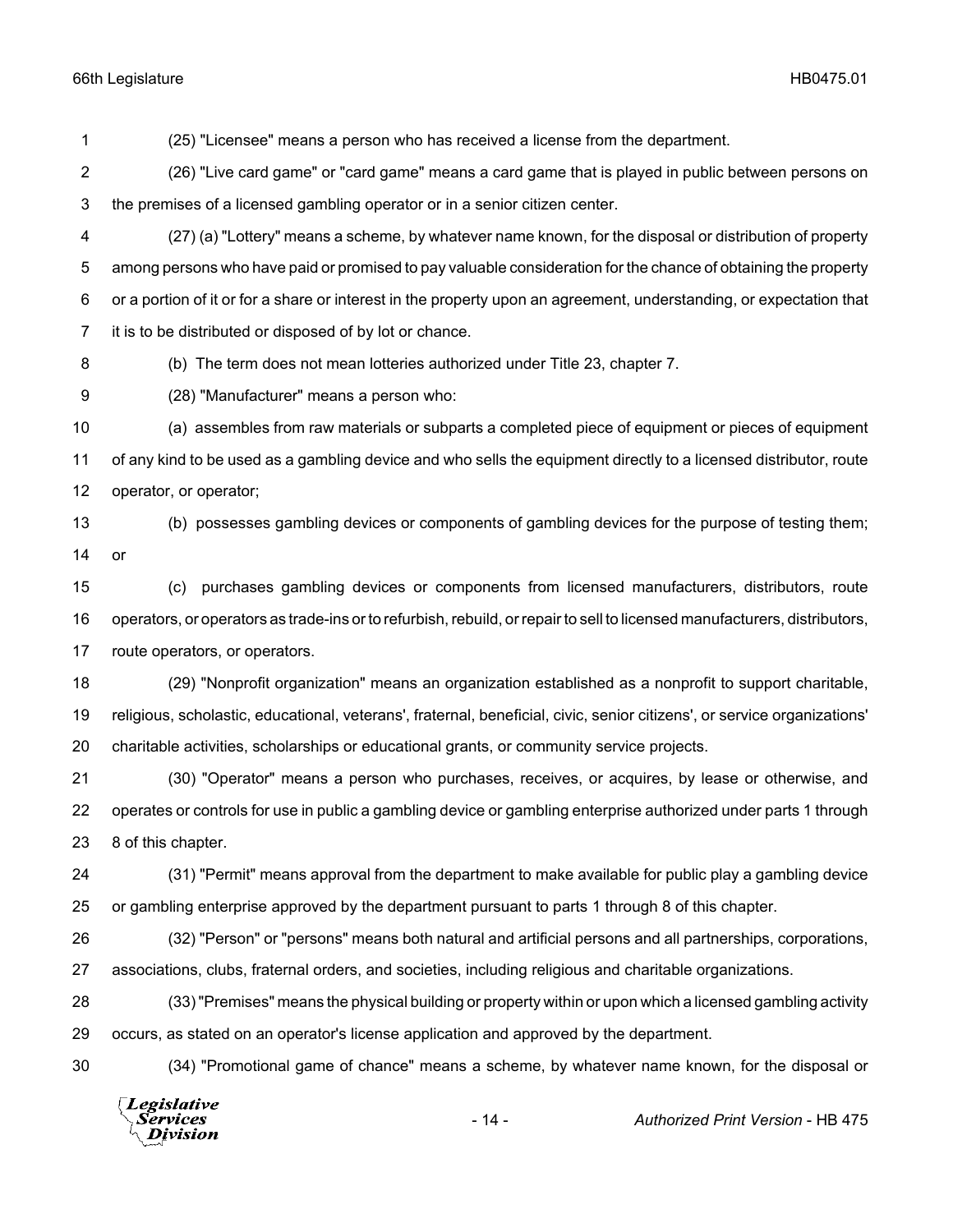distribution of property among persons who have not paid or are not expected to pay any valuable consideration or who have not purchased or are not expected to purchase any goods or services for a chance to obtain the property, a portion of it, or a share in it. The property is disposed of or distributed by simulating a gambling enterprise authorized by parts 1 through 8 of this chapter or by operating a device or enterprise approved by the department that was manufactured or intended for use for purposes other than gambling.

(35) "Public gambling" means gambling conducted in:

(a) a place, building, or conveyance to which the public has access or may be permitted to have access;

 (b) a place of public resort, including but not limited to a facility owned, managed, or operated by a partnership, corporation, association, club, fraternal order, or society, including a religious or charitable organization; or

 (c) a place, building, or conveyance to which the public does not have access if players are publicly solicited or the gambling activity is conducted in a predominantly commercial manner.

 (36) "Raffle" means a form of lottery in which each participant pays valuable consideration for a ticket to become eligible to win a prize. Winners must be determined by a random selection process approved by department rule.

(37) "Route operator" means a person who:

 (a) purchases from a licensed manufacturer, route operator, or distributor equipment of any kind for use in a gambling activity;

(b) leases the equipment to a licensed operator for use by the public; and

 (c) may sell to a licensed operator equipment that had previously been authorized to be operated on a premises and may sell gambling equipment to a distributor or manufacturer.

 (38) "Senior citizen center" means a facility operated by a nonprofit or governmental organization that provides services to senior citizens in the form of daytime or evening educational or recreational activities and does not provide living accommodations to senior citizens. Services qualifying under this definition must be recognized in the state plan on aging adopted by the department of public health and human services.

 (39) (a) "Slot machine" means a mechanical, electrical, electronic, or other gambling device, contrivance, or machine that, upon insertion of a coin, currency, token, credit card, or similar object or upon payment of any valuable consideration, is available to play or operate, the play or operation of which, whether by reason of the skill of the operator or application of the element of chance, or both, may deliver or entitle the person playing or operating the gambling device to receive cash, premiums, merchandise, tokens, or anything of value, whether

Legislative *Services* **Division**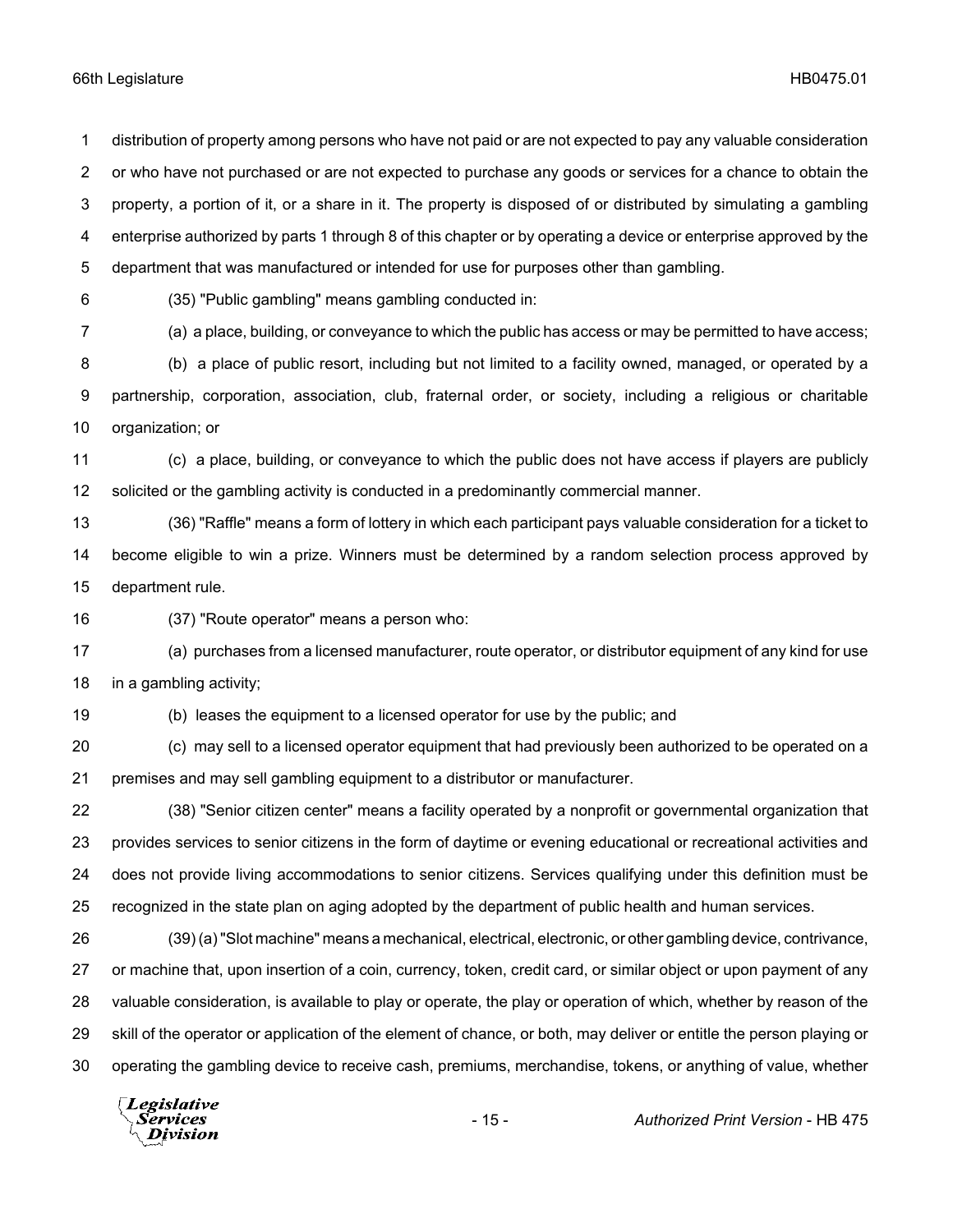the payoff is made automatically from the machine or in any other manner.

(b) This definition does not apply to video gambling machines authorized under part 6 of this chapter.

 (40) "Video gambling machine" is a gambling device specifically authorized by part 6 of this chapter and the rules of the department."

**Section 9.** Section 23-5-801, MCA, is amended to read:

**"23-5-801. Fantasy sports leagues -- sports wagering defined.** (1) As used in this part, a "fantasy sports league" means a gambling activity conducted in the following manner:

 $\left(4\right)$ (a) A fantasy sports league consists of a limited number of persons or groups of persons who pay an entrance fee for membership in the league. The entrance fee may include an administrative fee.

11  $\left(2\right)$ (b) Each league member creates a fictitious team composed of athletes from a given professional sport, such as baseball, basketball, or football. Player selection is conducted through random drawings, a bidding process, or by selection from a roster prepared by the parimutuel network coordinator.

14  $\frac{1}{(3)(c)}$  Except for fantasy sports leagues operated under Title 23, chapter 4, after the initial teams are selected, interim replacement of players may occur by trade or purchase. A specific fee, which may not exceed the total entrance fee, is charged for each transaction.

17  $(4)(d)$  A method, as defined by league rules, is devised to permit each team to compete against other teams in the league. Points are awarded to a team according to the performance of individual players or teams or both during a designated time period.

20  $(5)(e)$  A league member may be eligible to receive a payout based on the number of points accumulated. Payouts, which may be in the form of cash or prizes, are awarded according to league rules.

22  $\left(\frac{6}{1} \right)$  The roster of eligible participants prepared by the parimutuel network must be provided to each league member.

24  $\left(7\right)(q)$  Rules governing the conduct of the fantasy sports league must be provided in writing to each league member.

 (2) As used in this part, "sports wagering" means a parimutuel gambling activity conducted in the following manner:

 (a) Sports wagers are placed at a parimutuel facility through a parimutuel network through a totalizer machine with live odds fluctuating during the wagering cycle until the close or post time of the event.

30 (b) Morning line odds are set to start the contest and as sports wagers are made the odds will fluctuate



- 16 - *Authorized Print Version* - HB 475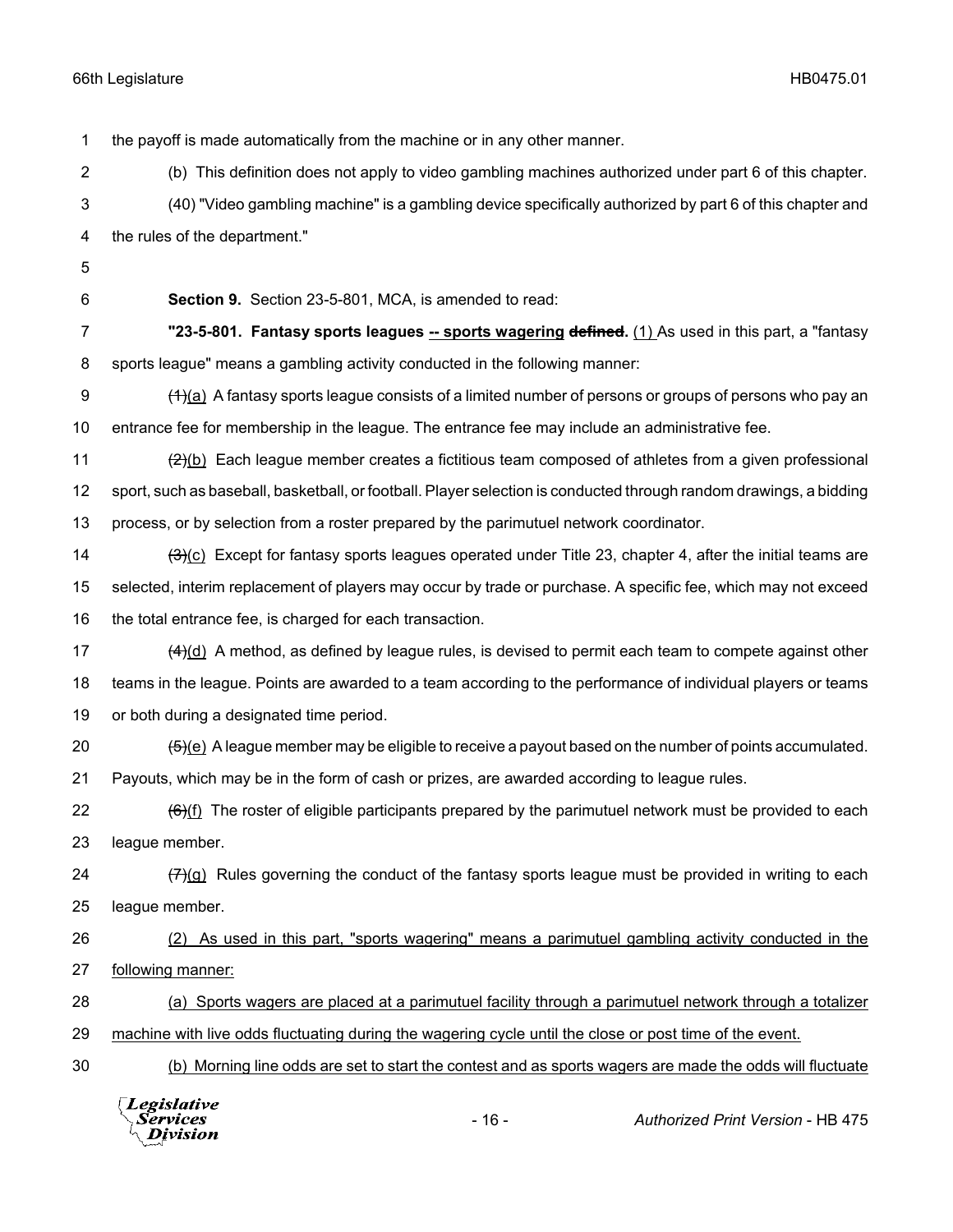| $\mathbf 1$    | until post time, meaning odds can increase or decrease depending on how the participants are selected.              |
|----------------|---------------------------------------------------------------------------------------------------------------------|
| $\overline{2}$ | (c) Sports wagering does not include point spreads or money lines. The participant sets the odds line.              |
| 3              | (d) Current odds must be displayed online or a mobile application as well as at the parimutuel facility             |
| 4              | terminal locations.                                                                                                 |
| 5              | (e) Sports wagers must include a minimum mandatory payout scale.                                                    |
| 6              | (f) Sports wagering may include:                                                                                    |
| 7              | (i) head-to-head wagering on live professional sporting events;                                                     |
| 8              | (ii) advanced future wagering on professional championship events;                                                  |
| 9              | (iii) win, place, and show wagering on individual events;                                                           |
| 10             | (iv) over/under wagering on live sporting events;                                                                   |
| 11             | (v) pick 3, pick 5, and pick 6 wagering on a specific group of games; and                                           |
| 12             | (vi) exacta, trifecta, and superfecta wagering that is based on running order."                                     |
| 13             |                                                                                                                     |
| 14             | Section 10. Section 23-5-802, MCA, is amended to read:                                                              |
| 15             | "23-5-802. Fantasy sports leagues and sports wagering authorized. It is lawful to conduct or                        |
| 16             | participate in a fantasy sports league or sports wagering, including a fantasy sports league or sports wagering     |
| 17             | that is operated under a parimutuel system of wagering regulated under Title 23, chapter 4. It is unlawful to wager |
| 18             | on a fantasy sports league or sports wagering by telephone or by the internet."                                     |
| 19             |                                                                                                                     |
| 20             | Section 11. Section 23-5-805, MCA, is amended to read:                                                              |
| 21             | "23-5-805. Payouts -- administrative fees charged by commercial establishments. (1) Except as                       |
| 22             | provided in subsection (2)(b), the total value of payouts to all league members and sports wagering participants    |
| 23             | must equal the amount collected for entrance, administrative, and transactions fees, minus payment for              |
| 24             | administrative expenses.                                                                                            |
| 25             | (2) (a) Except as provided in subsection (2)(b), if a commercial establishment charges an administrative            |
| 26             | fee for conducting a fantasy sports league or sports wagering, the fee for each participant may not be more than    |
| 27             | 15% of the amount charged as a participant's entrance fee.                                                          |
| 28             | (b) The parimutuel network, as defined in 23-4-101, shall distribute all funds wagered on fantasy sports            |
|                |                                                                                                                     |
| 29             | leagues and sports wagering in any wagering pool pursuant to the requirements of 23-4-302 and 23-4-304."            |
| 30             |                                                                                                                     |

*Legislative*<br>Services<br>*Division*